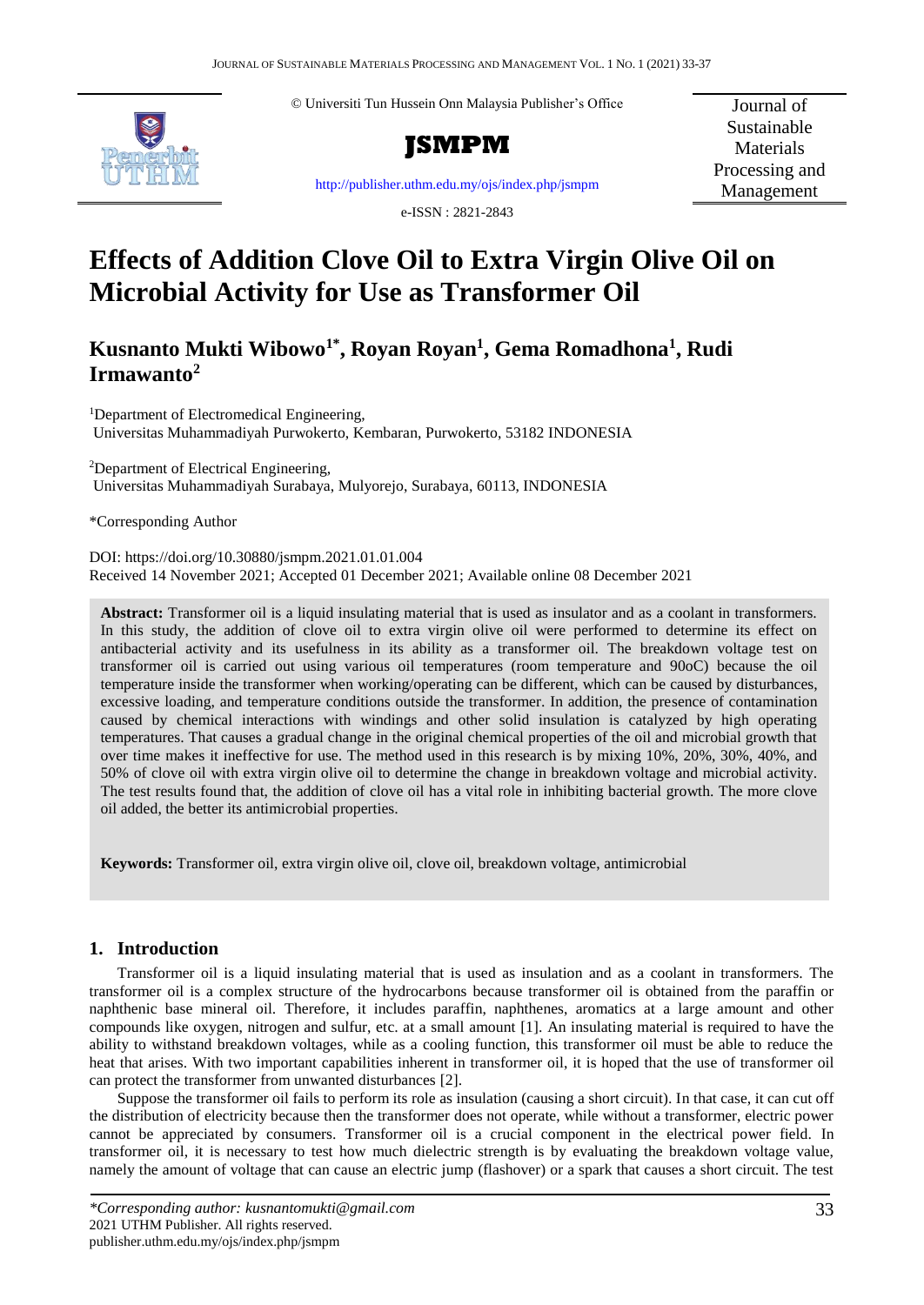is carried out using varying oil temperatures because the temperature of the oil inside the transformer when working/operating can be different, which can be caused by disturbances, excessive loading, and the temperature conditions outside the transformer [3-5].

In addition, the presence of contamination caused by chemical interactions with windings and other solid insulation is catalyzed by high operating temperatures. This causes a gradual change in the original chemical properties of the oil and microbial growth that over time makes it ineffective for use [6].

As a solution, natural esters oil or vegetable oils refined from plant components are introduced. They are less poisonous, biodegradable, and combustible than mineral oil [7]. Mineral oils (MOs) are commonly used in these components to insulate and cool the windings. Furthermore, because to the environmental effect of MOs, these are gradually being replaced with other liquids that are less toxic and give greater security. So, over the past thirty years, research has been conducted in both the academic and corporate arenas with the goal of replacing MOs. As a result, numerous vegetable oils (rapeseed, soya, and sunflower oils) and natural esters (NE) have been produced that are appealing due to their biodegradability, non-toxicity, and environmental friendliness [8].

Clove (Syzygium aramaticum (L.)), a member of the Myrtaceae family, is a commercially grown tree in tropical and subtropical regions [9]. Clove buds, leaves, and stems are utilized for a variety of purposes in the pharmaceutical, food, taste, and fragrance sectors [10]. Clove bud contains roughly 15 to 20% essential oil by weight, with eugenol being the primary component of clove essential oil. The essential oil of clove bud possesses antibacterial, antifungal, insecticidal, antioxidant, and flavorful effects [11].

Transformer oil that is commonly used in Indonesia is Shell Diala B type petroleum produced by Pertamina. In this study, the researchers wanted to use a mixture of vegetable oils, namely olive oil and clove oil, as oil for transformers at a high temperature which varies to find out how much the value of breakdown voltage. In addition, a test for the antimicrobial content of the oil was also be carried out, considering that clove oil is known to have good antimicrobial properties.

#### **2. Materials and Method**

In this research, the main tools used include testing breakdown voltages and bacterial inhibition testing. The breakdown voltage test equipment consists of a voltage generator kit which is consists of a step-up transformer with a maximum output voltage capacity of 100 kV and a control panel. A Step-up transformer is used to increase the voltage until the breakdown voltage occurs. A multimeter is used to display the value of the primary voltage, mounted on the primary side of the transformer. A 200 ml test bowl made of fiberglass as a container to put the test oil. Two electrodes (made of copper), spherical in accordance with the VDE standard, and 12.5 mm in diameter). The heating element is used to heat the oil to the desired temperature by placed heating element in the pan. A grounding rod is used for dissipating residual/neutralizing voltage by attaching the end of the stick to the step-up transformer. While, the tools used for the bacterial test consist of a measuring cup, measuring pipette, petri dish, autoclave, laminar flow, hot plate  $\&$ stirrer, and bunsen heater.

The material used in the research is two types of oils, namely extra virgin olive oil and clove oil. The oil is obtained from the market, which is commercial oil. As for the bacteria test requires a bacterial medium (nutrient agar), disc paper, distilled water, and alcohol.

Meanwhile, the bacterial test was carried out by testing before and after mixing extra virgin olive oil with clove oil by varying the addition of clove oil by 10, 20, 30, 40, and 50 %, respectively. This is expected to determine the optimal addition of clove oil, where clove oil is known to have good antimicrobial content. A standard bacterial test will be carried out using Standard Methods Agar (SMA) medium for each mixing oil.

#### **3. Results and Discussion**

#### **3.1 Breakdown Voltage Testing**

The first research stage was to test the breakdown voltage value on clove oil  $\&$  extra virgin olive oil as oil in transformers. The results are shown in Table 1 below. Table 1 shows the breakdown voltage of clove oil at room temperature. The average value of breakdown voltage of clove oil is 2.8 kV. In terms of breakdown voltage, it is quite small value and not too suitable to use as insulation oil. However, it can be used as an insulation liquid by mixing with another oil depending on the purpose. Table 2 shows the breakdown voltage of extra virgin olive oil at room temperature (28°C) and 90°C, about 46.73 and 55.89 kV, respectively. Compared to clove oil, it was much bigger, about more than 15 times.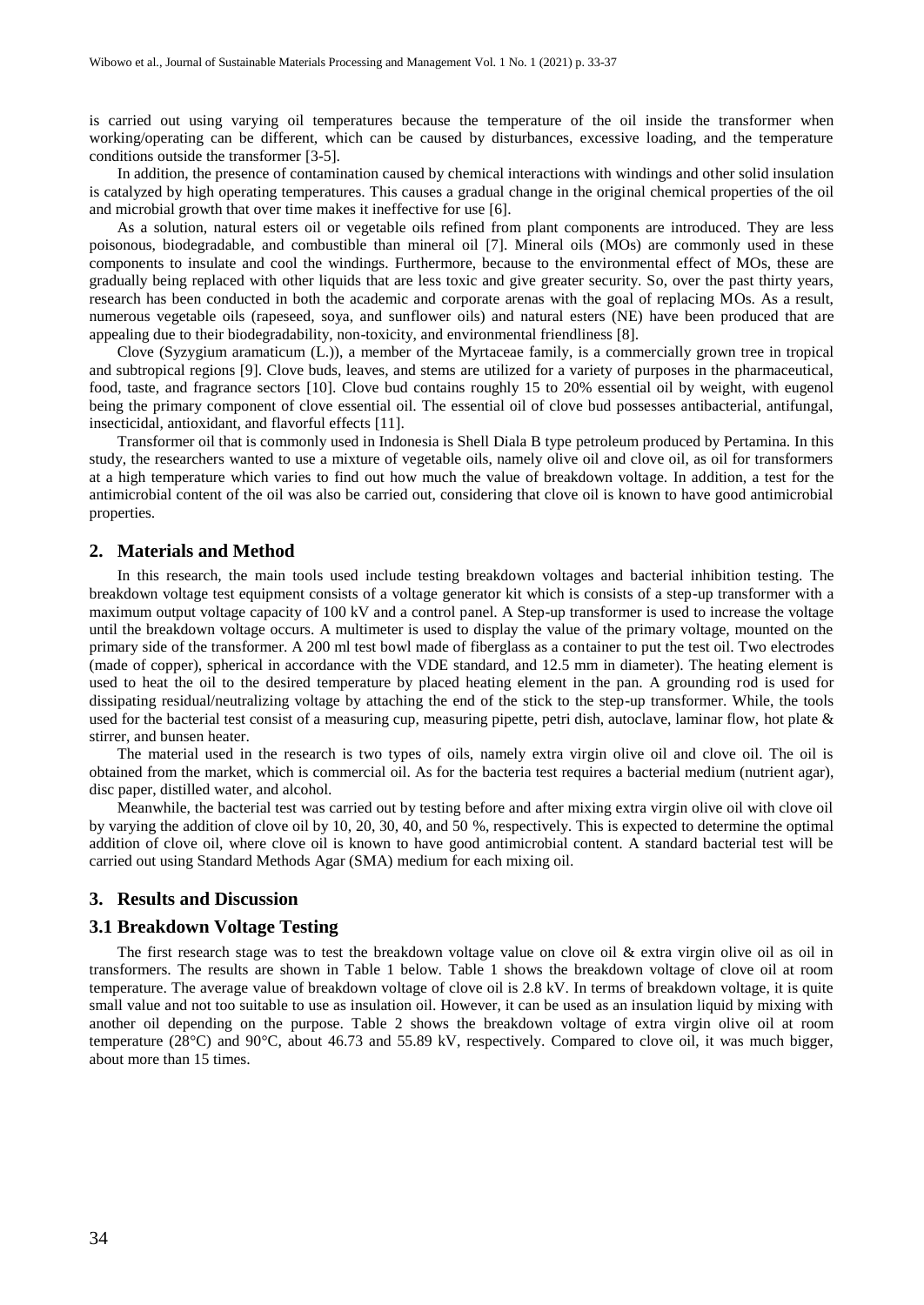| No.     | Breakdown voltage (kV) |
|---------|------------------------|
|         | $26^{\circ}$ C         |
| Test 1  | 0.4                    |
| Test 2  | 3.2                    |
| Test 3  | 3.3                    |
| Test 4  | 3.3                    |
| Test 5  | 3.2                    |
| Test 6  | 3.2                    |
| Average | 2.8                    |

**Table 1 - Breakdown voltage testing of clove oil**

#### **Table 2 - Breakdown voltage testing**

| Oil                    | <b>Breakdown voltage</b><br>(kV) |                |
|------------------------|----------------------------------|----------------|
|                        | $28^{\circ}C$                    | $90^{\circ}$ C |
| Extra virgin olive oil | 46.73                            | 55.89          |

### **3.2 Antibacterial Testing**

In bacterial testing, paper discs were used to determine the antibacterial properties of transformer oils. The results were obtained in the form of the diameter of the bacterial inhibition zone. The initial tests were carried out on extra virgin olive oil and pure clove oil, without any additives. It is meant to be a control. The initial test results were obtained in the form of a very wide inhibition zone in clove oil. Meanwhile, in extra virgin olive oil, the inhibition zone is not so clear. This proves that clove oil contains compounds that can inhibit bacterial growth.



**Fig. 2 - Bacterial inhibition zone test results on extra virgin (left) olive oil and clove oil (right)**

Furthermore, the inhibition zone testing results on the addition of clove oil to extra virgin olive oil, as shown in the pictures and graphs below. With the addition of clove oil of 10 and 20 %, the inhibition zone has not appeared or is not clearly visible. However, after the addition of 30 %, 40 % and 50 %, the bacterial inhibition zone widened from 0.9, 1.1, to 2.4 cm. The addition of more clove oil content shows the ability to inhibit bacteria growth, which is getting better as well. This proves that the ability to inhibit bacteria possessed by clove oil works well in any mixture of the oil.



**Fig. 3 - The results of the bacterial inhibition zone test using a mixture of extra virgin olive oil with addition of clove oil of (a) 10%; (b) 20%; (c) 30%; (d) 40%; (e) 50%**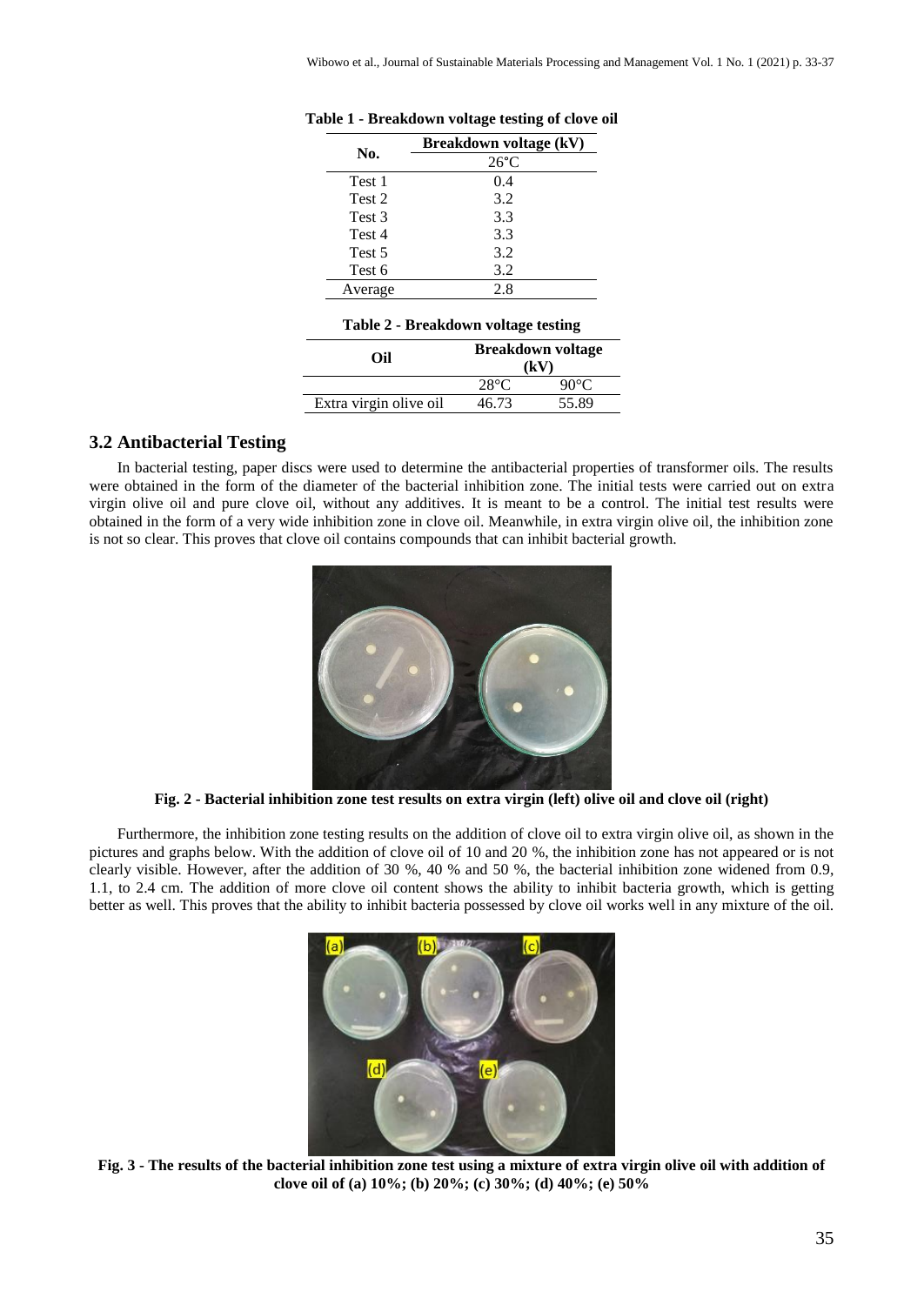

The addition of clove oil into extra virgin olive oil (%)

**Fig. 4 - Diameter of the bacterial inhibition zone on the effect of adding clove oil**

## **4. Conclusion**

The addition of clove oil to extra virgin olive oil did not significantly affect the breakdown voltage value. However, the addition of clove oil has a significant role in inhibiting bacterial growth. The more clove oil added, the better its antimicrobial properties. This finding led to future research on how to preserve or treat transformer oil appropriately.

#### **Acknowledgement**

We would like to thank The Institution of Research and Community Services (LPPM) UMP Purwokerto for providing the research grant fund to support this research.

#### **References**

- [1] Belkhode, P. N., Ganvir, V. N., Shende, A. C., & Shelare, S. D. (2021). Utilization of waste transformer oil as a fuel in diesel engine. Materials Today: Proceedings, xxxx.
- [2] Srivastava, M., Goyal, S. K., & Saraswat, A. (2021). Ester oil as an alternative to mineral transformer insulating liquid. Materials Today: Proceedings, 43, 2850–2854.
- [3] Senthilkumar, S., Karthick, A., Madavan, R., Arul Marcel Moshi, A., Sundara Bharathi, S. R., Saroja, S., & Sowmya Dhanalakshmi, C. (2021). Optimization of transformer oil blended with natural ester oils using Taguchibased grey relational analysis. Fuel, 288, 119629.
- [4] Vu, T. T., La, T. V., Pham, V. T., Vu, M. K., Huynh, D. C., & Tran, N. K. (2020). Highly efficient adsorbent for the transformer oil purification by ZnO/Graphene composite. Arabian Journal of Chemistry, 13(11), 7798–7808.
- [5] Sun, C., Ohodnicki, P. R., & Stewart, E. M. (2017). Chemical sensing strategies for real-time monitoring of transformer oil: A review. IEEE Sensors Journal, 17(18), 5786–5806.
- [6] Samuel, O., Michael, O., & Ifeanyi, O. (2016). Microbial Contamination of Electrical Power Transformer Oil Obtained from Onitsha, Nigeria. Bioengineering and Bioscience, 4(2), 24–28.
- [7] Vukovi, D., & Tenbohlen, S. (2009). Comparative evaluation of breakdown strength of natural esters and mineral oil. 16th The International Symposium on High Voltage Equipment (ISH-2009), 1–11.
- [8] Khaled, U., & Beroual, A. (2020). DC breakdown voltage of natural ester oil-based Fe3O4, Al2O3, and SiO2 nanofluids. Alexandria Engineering Journal, 59(6), 4611–4620.
- [9] Hossain, M. A., Harbi, S. R. A. L., Weli, A. M., Al-Riyami, Q., & Al-Sabahi, J. N. (2014). Comparison of chemical constituents and antimicrobial activities of three essential oils from three different brands' clove samples collected from Gulf region. Asian Pacific Journal of Tropical Disease, 4(4), 262–268.